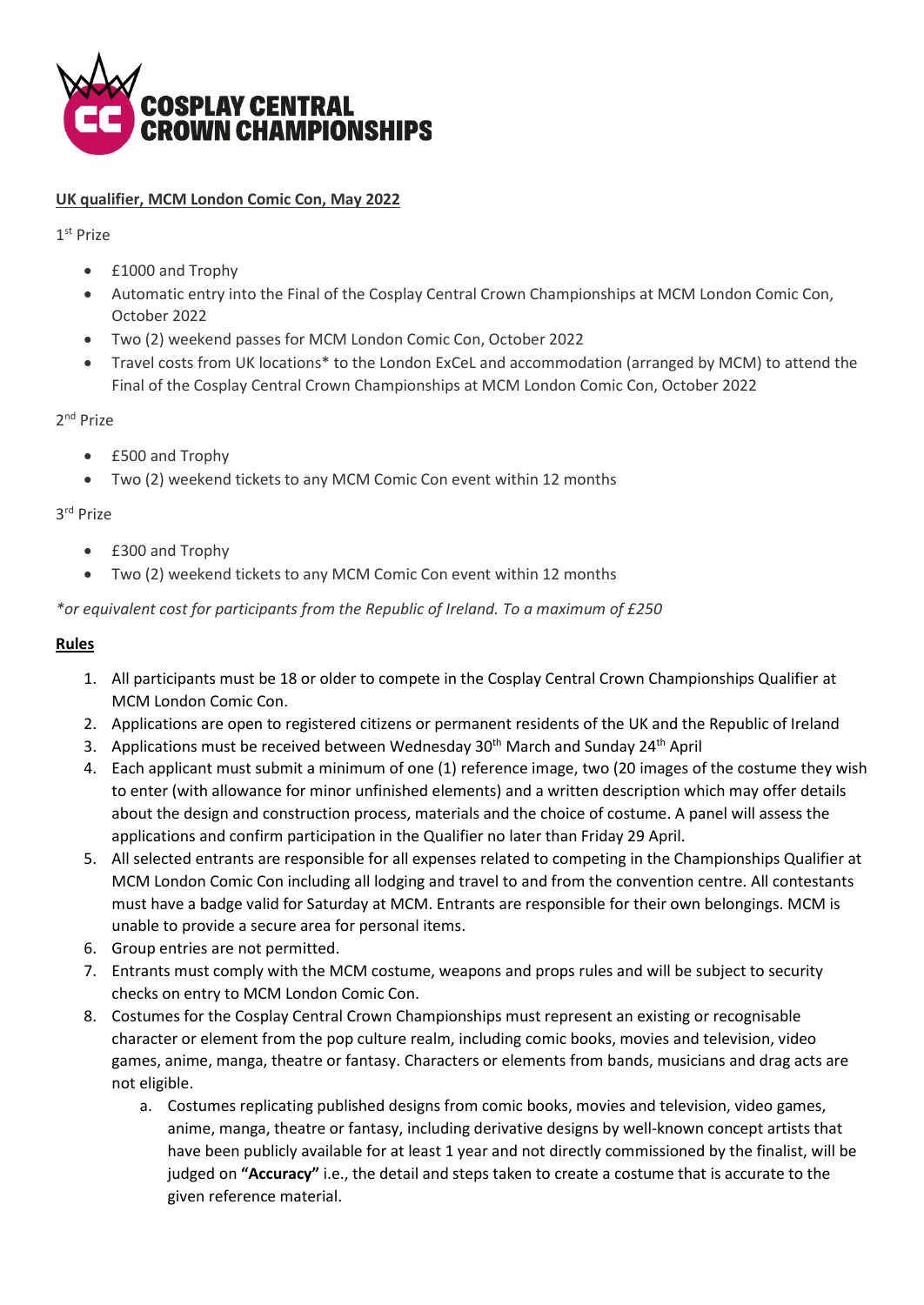

- b. Costumes inspired by existing characters but given an original twist, e.g. character mash ups or interpreting a recognisable character in an alternative style, will be judged on the "**Design"** choices and decisions taken to create a cohesive costume.
- *c. Further information on these categories can be found in the [rules for the final](https://assets.cosplaycentral.com/crown%20championship%20rules%20for%20finalists%202022.pdf)*
- 9. Entrants must have made the costume they are using in selection events and the Final by themselves.
	- a. All significant visible costume elements that can safely be made without assistance must have been constructed entirely by the competitor; If it is impossible or unsafe for a single person to make a costume element, assistance for simple tasks such as holding things in place is acceptable;
	- b. It is acceptable to use bought wigs, shoes, and accessories such as spectacles etc. Simple, largely insignificant base layers such as a leotard or pantyhose are similarly permitted. Any customisation such as styling a wig or modifying shoes must be the sole work of the entrant.
- 10. Costumes used for the Championships Qualifier or Final must not have been used for any previous international cosplay or costume contest final.
- 11. The costume should not exceed 2.5 metres in any one dimension, and the entrant should be able to safely move in the costume with limited assistance and the costume must not impede the finalist's ability to get on and off stage. The MCM team reserve the right to intervene should they believe a costume is not safe to participate on stage.
- 12. All costumes should provide enough coverage to be worn in public and should be in good taste and appropriate for a family-friendly show.
- 13. Costumes cannot be obscene or offensive, including insensitive or unnecessary use of makeup, nor endorse any form of hate or any hate group. Gore, graphic violence or other objectionable elements may also be grounds for disqualification as determined by the judges or ReedPop.
- 14. Costumes cannot promote alcohol, illegal drugs, tobacco, firearms/weapons (or the use of any of the foregoing), any activities that may appear unsafe or dangerous or any particular political agenda or message.
- 15. Costumes must not defame, misrepresent or contain disparaging remarks about Cosplay Central, ReedPop and their products, or other people, products or companies, or communicate messages or images inconsistent with the positive images and/or goodwill with which Cosplay Central and/or ReedPop intends to associate the Competition;
- 16. Costumes cannot depict, and cannot themselves, be in violation of any English or other applicable law.
- 17. All accepted contestants must attend craftsmanship judging on the contest day. If accepted, MCM will notify entrants when and where the craftsmanship judging will take place. Entrants must appear in costume at the time of their judging. Construction or progress pictures should be brought by the entrant to their judging session; not supplied electronically. Failure to appear for judging will result in disqualification
- *18.* The weighting for each of the judging criteria is as follows: Accuracy or Design and Ambition 25%; Construction – 60%; Stage Presentation – 15%
	- *Further information on these categories can be found in the [rules for the final](https://assets.cosplaycentral.com/crown%20championship%20rules%20for%20entrants%202021.pdf)*
- 19. The judges' decisions are final and no further negotiation is permitted. There is no obligation on ReedPop or the judges to provide feedback.
- 20. Selected Finalists are expected to wear the costume that they qualified in for the Championships Final; should a Finalist wish to compete in an alternative costume this may be permitted following discussion with the ReedPop team.
- 21. Entrants should prepare a stage presentation or performance to showcase their costume on the stage. This can be a simple presentation of the costume's details and features or a scripted performance
	- a. Each entrant will be on stage for a minimum of one (1) minute and a maximum of two (2) minutes
	- b. Stage dressing is not permitted for qualifier rounds.
	- c. Presentations must be suitable for a family audience.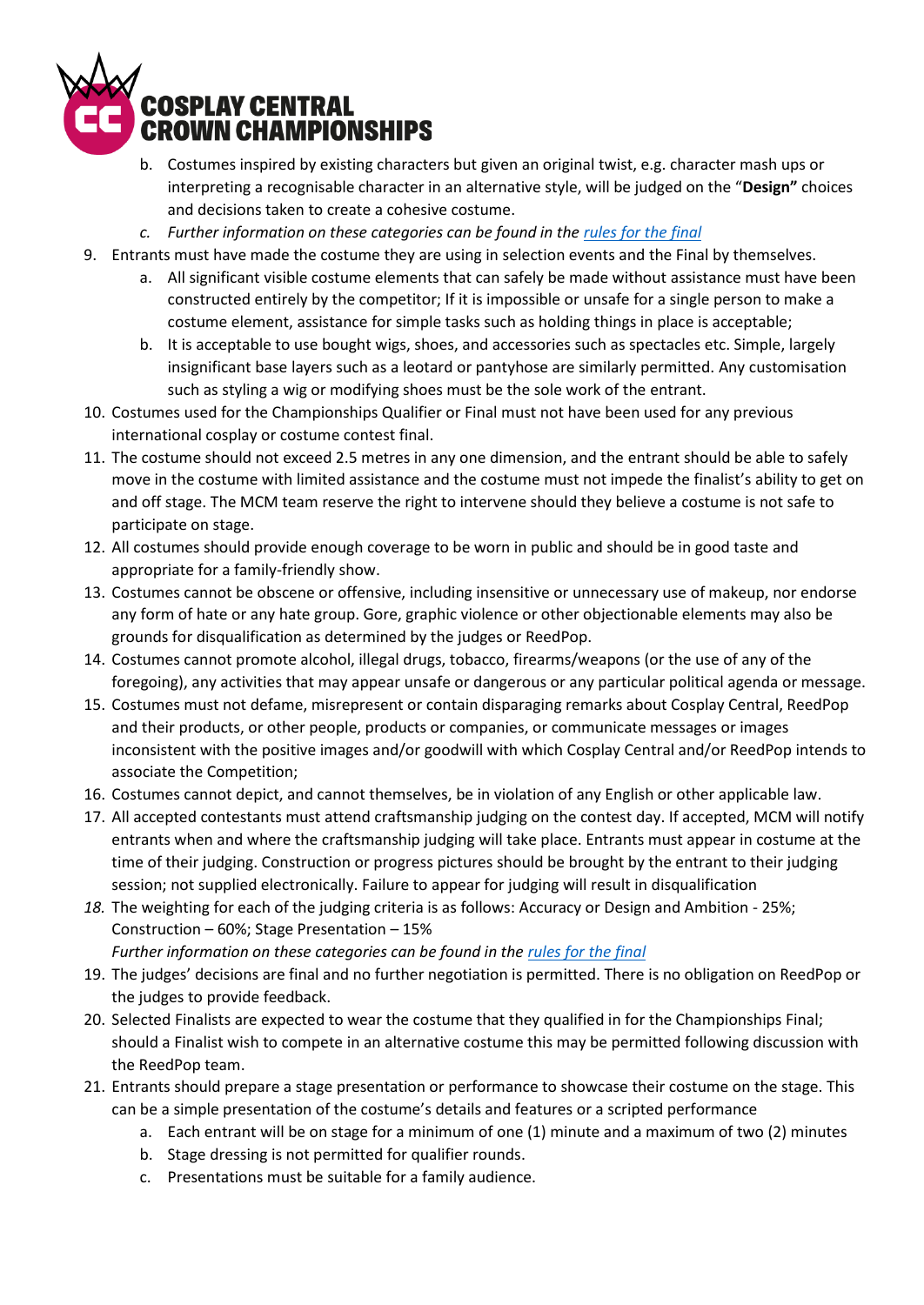

- d. Entrants must provide their own music and any pre-recorded dialogue; This must not contain any copyrighted material including music, voice recording or sound effects. Any 'royalty free' materials used must be free to use without credit. Background videos are not accepted; the stage screen is not available for video footage.
- e. Energetic performances involving e.g. running or martial arts displays will require further assurance regarding the skills of the performers, and we reserve the right to interrupt performances for safety reasons.
- 22. The safety of the audience, staff, and other participants must not be compromised. This means that pyrotechnics, fireworks or any other methods of creating or causing a naked flame or explosion are forbidden; anything that may litter the stage that cannot be quickly removed (e.g. glitter or confetti) or make it slippery or sticky is similarly banned. The use of lasers, regardless of strength, is not permitted by the venue. Self-generated vapour as part of a costume may be permitted for use on stage following assessment by the ReedPop team
- 23. Each entrant grants to MCM Expo Limited ("Management"), its employees, agents, and assignees, the absolute and irrevocable right and permission to photograph, film, reproduce, portray and/or otherwise exploit the name, voice, appearance, photograph, image and/or likeness of such Finalist at MCM London Comic Con and/or in the Competition (collectively, "Likeness"), and to use the results and proceeds, without limitation, in materials produced by Management in any and all media, in perpetuity. Competitor hereby waives any claim to compensation for use of such Likeness. Competitor agrees that Management owns the images and all rights related to them. The images may be used by Management in any manner or media without notifying Competitor, such as the Cosplay Central website, publications, promotions, broadcasts, advertisements, and posters, for advertising or other related purposes. Competitor waives any right to inspect or approve the finished images or any printed or electronic matter that may be used with them
- 24. Release: By accepting a prize, each winner agrees to release and hold harmless MCM and its direct and indirect subsidiaries, suppliers, distributors, advertising/promotion agencies, and prize suppliers (if any), and each of their respective parent companies and each such company's officers, directors, employees and agents, from and against any claim or cause of action, including, but not limited to, personal injury, death, or damage to or loss of property, arising out of participation in the Cosplay Central Crown Championship or receipt or use or misuse of any prize.
- 25. MCM reserves the right to cancel, suspend and/or modify the Cosplay Central Crown Championship, or any part of it, if any fraud or technical failures or any other factor beyond MCM's reasonable control impairs the integrity or proper functioning of the Cosplay Central Crown Championship, as determined by MCM in its sole discretion. MCM reserves the right, in its sole discretion, to disqualify any individual it finds to be tampering with the entry process or the operation of the MCM Comic Con Championships of Cosplay or to be acting in violation of the Rules or in an unsportsmanlike or disruptive manner. Any attempt by any person to deliberately undermine the legitimate operation of the MCM Comic Con Championships of Cosplay may be a violation of criminal and civil law, and, should such an attempt be made, MCM reserves the right to seek damages from any such person to the fullest extent permitted by law. MCM's failure to enforce any term of these Rules shall not constitute a waiver of that provision.
- 26. Limitation of Liability: MCM is not responsible for: (1) any incorrect or inaccurate information, whether caused by entrants, typographical errors, printing errors or by any of the equipment or programming associated with or utilised in the Contest; (2) technical failures of any kind, including but not limited to malfunctions, interruptions, or disconnections in phone lines or network hardware or software; (3) unauthorised human intervention in any part of the entry process or the Crown Championships; (4) technical or human error which may occur in the administration of the MCM Comic Con Championships of Cosplay or the processing of entries; or (5) any injury or damage to persons or property which may be caused, directly or indirectly, in whole or in part, from an entrant's participation in the Crown Championships or receipt or